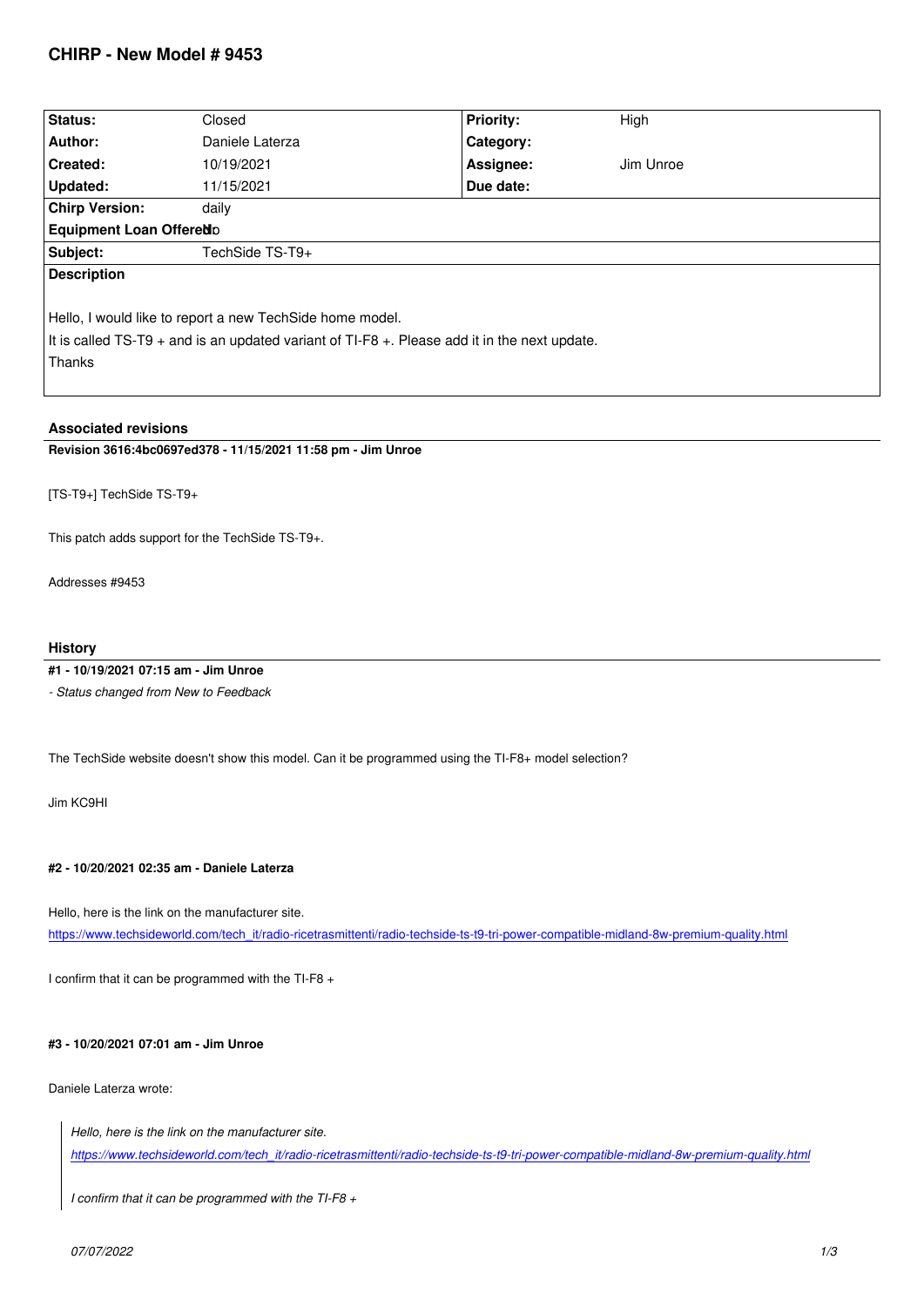*Please attach a CHIRP Radio Images (\*.img) file from this radio. Thanks.*

*Jim KC9HI*

#### **#4 - 10/28/2021 11:15 pm - Daniele Laterza**

*- File TS-T9 .img added*

*Here is what is required. Thanks*

#### **#5 - 10/29/2021 02:24 pm - Jim Unroe**

*Daniele Laterza wrote:*

*Here is what is required. Thanks*

### *Thank you.*

*I have additional questions about the Voice menu. When I was asked to add the TI-F8+ to CHIRP, I was asked to remove the Voice setting. Apparently the radio is set to English voice prompts with not means for shutting them off? I need to know if this is also the case with the TS-T9+? Check to see if the radio has menu 14 (VOICE) and if it does, what are the valid choices and do all of the choices work?*

*Jim KC9HI*

### **#6 - 11/02/2021 08:41 am - Daniele Laterza**

*Hi, in menu 14 you can only choose "English" or "off"*

#### **#7 - 11/02/2021 09:38 am - Jim Unroe**

*Daniele Laterza wrote:*

*Hi, in menu 14 you can only choose "English" or "off"*

*I'll bet the TI-F8+ is the same way. Can I trouble you to attach 2 radio image files? One with voice set to "English" and the other set to "Off".*

*Thanks, Jim KC9HI*

#### **#8 - 11/02/2021 06:30 pm - Jim Unroe**

*I think I've got it figured out. I don't think that I need the requested images any longer.*

*Jim KC9HI*